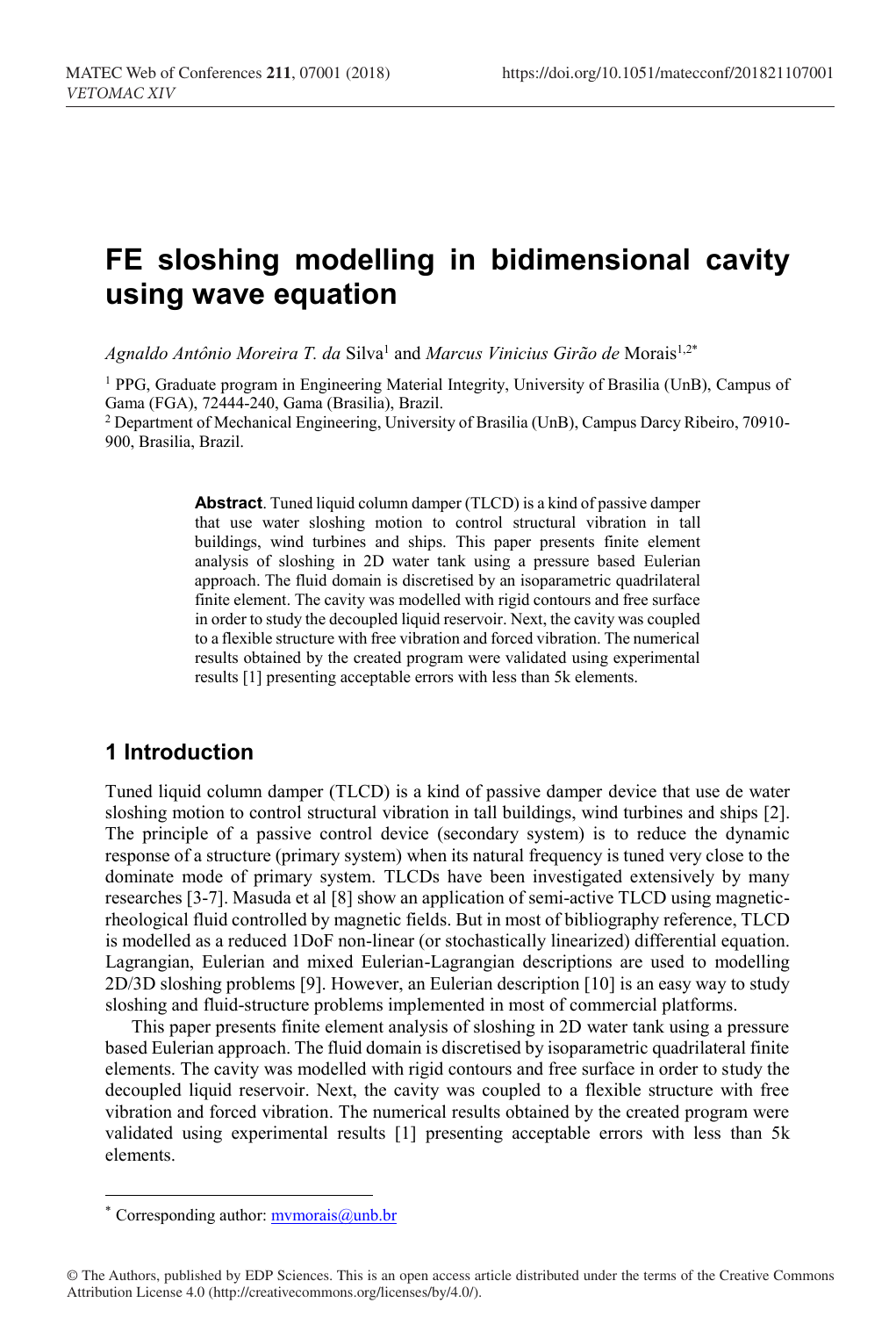# **2 Governing equations and formulation**

For discretization of the acoustic wave equation, the water is assumed as linear compressible, inviscid and irrotational fluid. The mean fluid flow was not considered. The acoustic pressure is described by a perturbation at the mean pressure. The density perturbation is small compared to the mean density.

In this way the linearized wave equation is described by:

$$
\nabla^2 p = \frac{1}{c^2} \frac{d^2 p}{dt^2} \tag{1}
$$

The fluid domain is limited by the following boundary conditions: (a) rigid wall  $\Gamma_{PR}$ , (b) free surface  $\Gamma_{SL}$  and (c) fluid-structure interface  $\Gamma_{FE}$  (Figure 1), where fluid boundary  $\partial \Omega = \Gamma_{PR} \cup$  $\Gamma_{SL}$  U  $\Gamma_{FE}$ . Being the free surface condition the most important of this work that aims to evaluate the sloshing effect.



Figure 1. Fluid domain and boundary conditions of sloshing problem

The appropriate boundary conditions for these boundaries are as follows:

i. Free surface boundary condition  $(\Gamma_{SL})$ :

$$
\frac{\partial p}{\partial z} = -\frac{1}{g} \frac{d^2 p}{dt^2} \tag{2}
$$

ii. Fluid-structure interface boundary condition  $(\Gamma_{FE})$ :

$$
\frac{\partial p}{\partial \vec{n}} = \nabla p \cdot \vec{n} = -\rho_f \vec{u}
$$
\n(3)

iii. Rigid wall condition (supposing  $\ddot{u} = 0$ ) (Γ<sub>PR</sub>):

$$
\frac{\partial p}{\partial \vec{n}} = \nabla p \cdot \vec{n} = 0 \tag{4}
$$

where,  $\rho_f$ ,  $\ddot{u}$  and  $g$  are fluid density, normal structure acceleration at structure–fluid interface and acceleration due to gravity, respectively.

To discretise the wave equation, we adopted approximate function  $\hat{p}$  that satisfy the boundary conditions. Substituting  $\hat{p}$  in Eq. (1) we have:

$$
\varepsilon(\hat{p}) = \nabla^2 \hat{p} - \frac{1}{c^2} \ddot{p} \neq 0 \tag{5}
$$

The weighted residues method defines the integral of residue function  $\varepsilon(\hat{p})$  plus approximation function  $\hat{p}$  as zero:

$$
\int_{\Omega_f} \varepsilon(\hat{p}) \; \hat{p} \; d\Omega = \int_{\Omega_f} \left( \nabla^2 \hat{p} - \frac{1}{c^2} \ddot{\hat{p}} \right) \hat{p} \; d\Omega = 0 \tag{6}
$$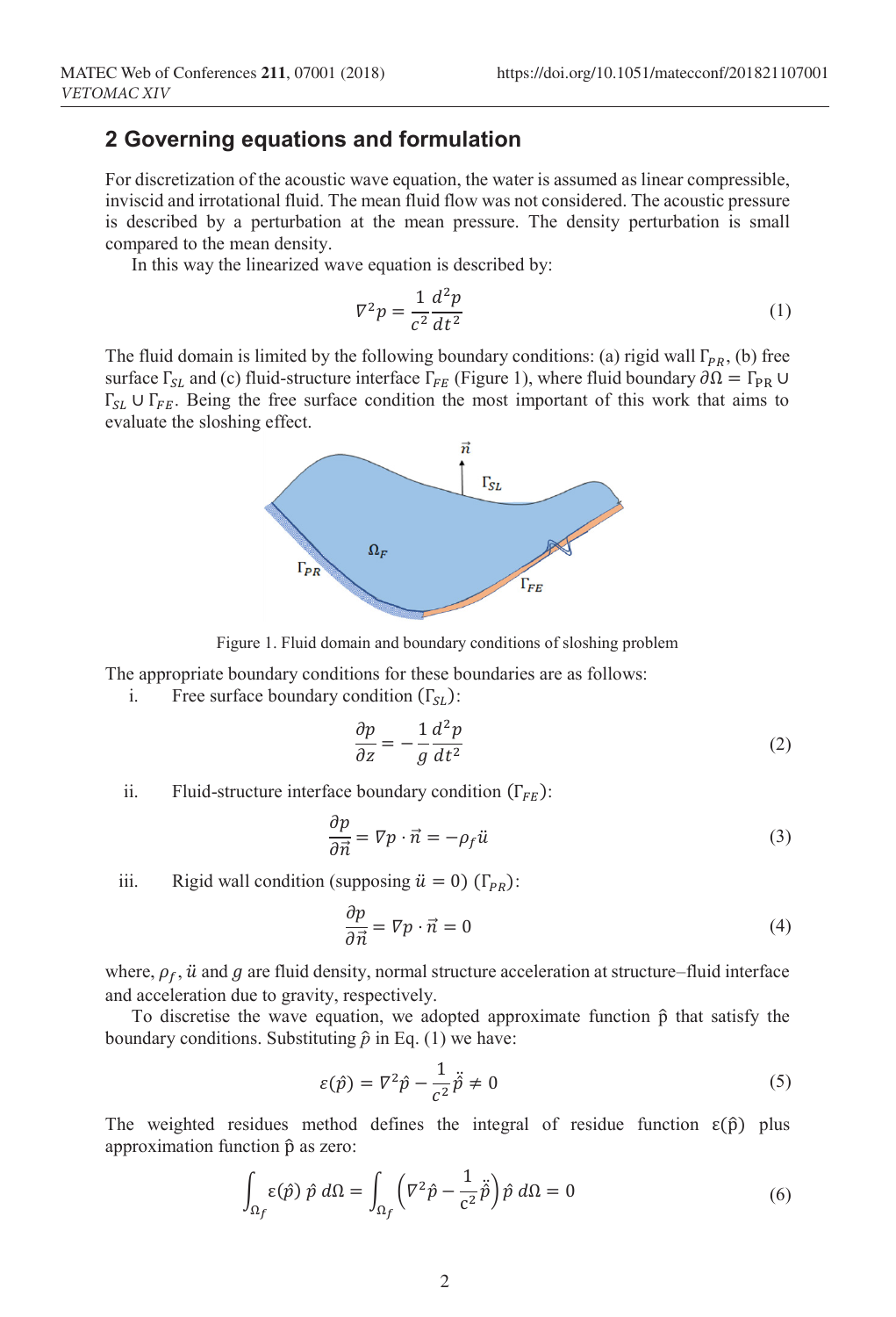Using the Green theorem, Eq. (6) can be rewritten as:

$$
-\int_{\Omega_f} \nabla \hat{p} \nabla \hat{p} \, d\Omega + \oint_{\partial \Omega} \hat{p} \, \frac{\partial p}{\partial \vec{n}} \, d\Gamma - \int_{\Omega_f} \frac{1}{c^2} \ddot{p} \, \hat{p} \, d\Omega = 0 \tag{7}
$$

Applying the boundary conditions (2)-(4), we obtain the following equation:

$$
\int_{\Omega_f} \nabla \hat{p} \nabla \hat{p} \, d\Omega + \oint_{\Gamma_{FE}} \rho \left( \ddot{u} \cdot n \right) \hat{p} \, d\Gamma + \oint_{\Gamma_{SL}} \frac{1}{g} \, \ddot{p} \, \hat{p} \, d\Gamma + \int_{\Omega_f} \frac{1}{c^2} \ddot{p} \, \hat{p} \, d\Omega = 0 \tag{8}
$$

Eq. (8) describes the weak form of the sloshing problem in acoustic fluid with mobile boundaries  $\Gamma_{FE}$ . We have the weak form of the equation which is the starting point for discretizing the domain of the fluid by the finite element method. If we consider an incompressible fluid (sound velocity  $c \to \infty$ ), Eq. (8) with only sloshing effect in 'mass' matrix results an ill-conditioned linear system. Then, as a penalty condition, Zienkiewicz and Taylor [11] propose compressibility inclusion to work around this difficulty.

#### **2.2 Implementation**

The weak form (7) was discretized using isoparametric finite elements. The elements adopted were: (a) isoparametric L2 (unidimensional element with two nodes) to discretize the free surface contour and fluid structure interface, and (b) isoparametric Q4 (two-dimensional four-node element) to discretize the fluid domain.

Assuming pressure in form of  $\hat{p} \simeq \sum N_i \hat{p}_i$ , where  $\hat{p}_i$  is the nodal pressure in finite element and  $N_i$  is interpolating shape function, the discretized form of Eq. (8) can be written as:

$$
\boldsymbol{K}_{f} \ \hat{\boldsymbol{p}} + \left\{ \frac{1}{c^{2}} \boldsymbol{M}_{f} + \frac{1}{g} \boldsymbol{M}_{SL} \right\} \ddot{\hat{\boldsymbol{p}}} = -\rho_{f} \boldsymbol{C}_{FS}^{T} \ \boldsymbol{u}
$$
\n<sup>(9)</sup>

where,  $\hat{p}$  and  $\hat{u}$  are the nodal acoustic pressure in fluid domain  $\Omega_f$  and nodal solid acceleration in fluid-structure contour  $\Gamma_{FS}$ , respectively;  $K_f$  and  $M_f$  is acoustic 'stiffness' matrix (first term of Eq. (8)) and acoustic 'mass' matrix (last term of Eq. (8)), respectively;  $M_{SL}$  is the free-surface boundary condition, and  $C_{FS}^T$  is the fluid-structure coupling matrix. In present work, we present results of free vibration ( $\ddot{u} = 0$ ).

The shape functions are linear with continuity  $C^0$  (infinitely continuous interpolation functions inside the elements and continuous at the element interface or first discontinuous derivative). The numerical implementation was developed in MATLAB (MatLab R2015b).

### **3 Results**

The present study analyses the TLCD problem, as described in Figure 2, that is subjected to free and forced (harmonic) vibration. Initially, a free-vibration analysis was carried out varying the water column height  $h_a$ . TLCD's natural frequency was compared with experimental results [1]. Finally, TLCD was subjected to a harmonic vibration due to an acceleration of contained liquid. The frequency response function and operational modes of sloshing fluid are obtained.

#### **3.1 TLCD with free vibration**

Finite element meshes were building using mesh generator GMSH [12]. TLCD is divided into seven distinct parts, as described in Figure 2b. A mesh convergence study was done using a reference water level  $h_a$ . With an identical aspect ratio for all elements, we observe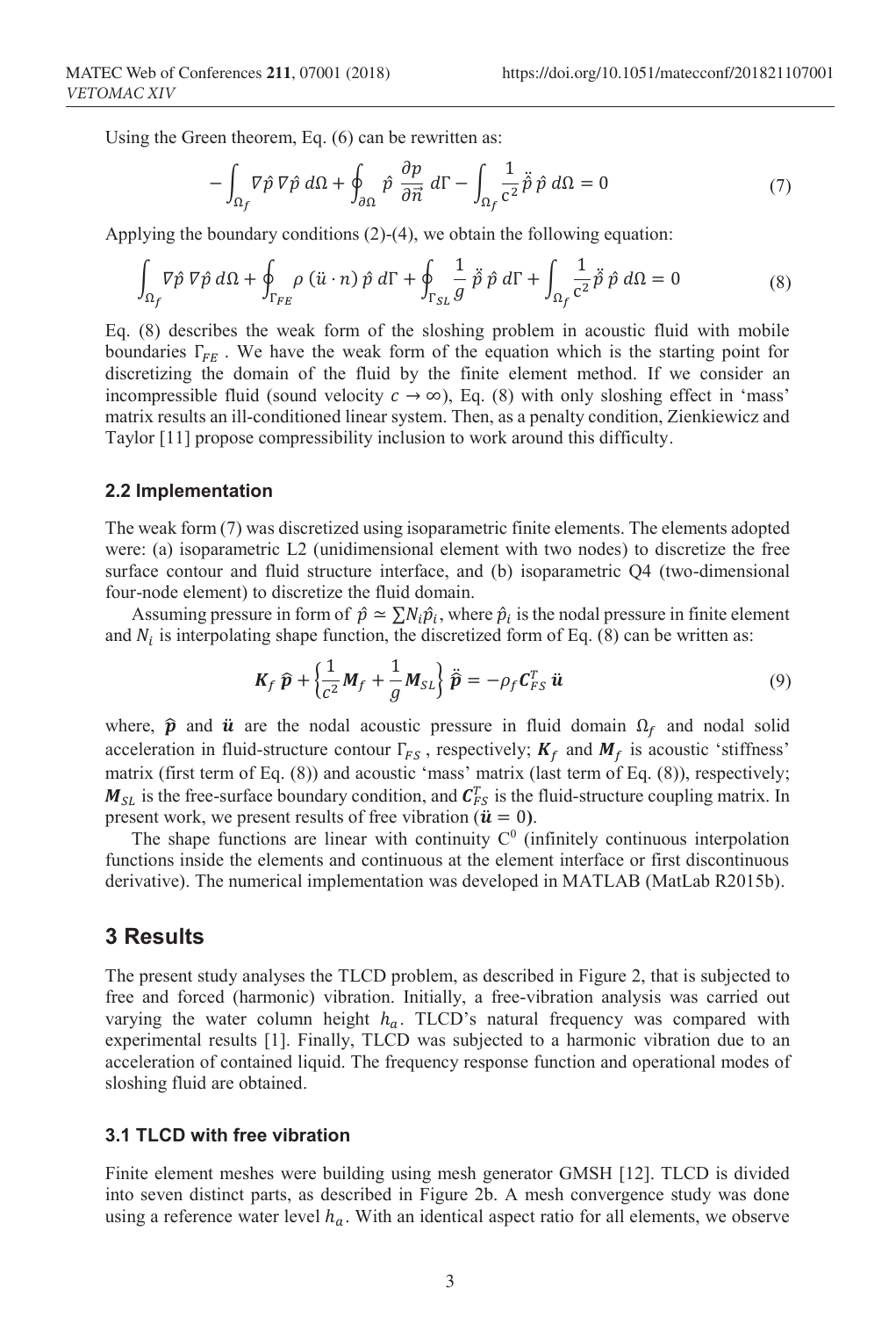a good convergence from 20 elements (counting water level  $h_q = 105$  mm). We use the same element aspect ratio for all meshes.



**Figure 2.** TLCD geometric description (a) and FE mesh example (b).

Using a convergent mesh, we carry out the numerical determination of TLCD's natural frequencies as function of the water height level  $h_a$  (mm). Table 1 compare numerical solutions to experimental results [1]. The numerical solution presents a good agreement with experimental results. There was no discrepancy superior to 1.7%. Figure 3 shows the first four modal shapes of fluid contained. The fundamental modal form reproduces the expected U-tube behaviour. And the following three modal shapes behaves as two tanks with aspect ratio  $h/L = (h_a + 27)/50$ . We can also observe that the free surface modal shape (with low frequencies) is uncoupled to cavity modes (with higher frequencies).

| Column<br>height<br>$h_a$ (mm) | Natural frequency (Hz) |                  | Relative      |
|--------------------------------|------------------------|------------------|---------------|
|                                | Numerical              | Experimental [1] | Error $(\% )$ |
| 35                             | 1.39                   | 1.38             | 0.72          |
| 45                             | 1.34                   | 1.33             | 0.75          |
| 55                             | 1.29                   | 1.27             | 1.57          |
| 65                             | 1.25                   | 1.23             | 1.63          |
| 75                             | 1.21                   | 1.20             | 0.83          |
| 85                             | 1.18                   | 1.17             | 0.85          |
| 95                             | 1.14                   | 1.15             | 0.87          |
| 105                            | 1.11                   | 1.12             | 0.89          |

**Table 1.** Fundamental natural frequency (Hz) of TLCD as function of water column height

### **3.2 TLCD with forced vibration**

We analyse the TLCD subjected to a forced acceleration ( $\ddot{u} = \ddot{u}_o \exp i\Omega t$ ). Figure 4 shows frequency response function (FRF) of a node pressure on free surface of TLCD with water level height  $h_a = 105$ mm. We observe five peaks in frequency range  $\Omega \in [0, 6]$ Hz. This resonant frequency is near to the natural frequencies obtained in Section 3.1. Figure 5 shows the first four operational modal shapes of TLCD with water level height  $h_a = 105$ mm.

# **4 Conclusions**

In the present work, we implement an isoparametric 2D finite element to analysis of sloshing problems. This numerical model is based in a pressure based Eulerian approach. The fluid domain is discretised by isoparametric quadrilateral finite elements.

The numerical formulation was applied to characterize the dynamic parameters (natural frequency and modal shape) of a TLCD containing liquid water. We analyse free and forced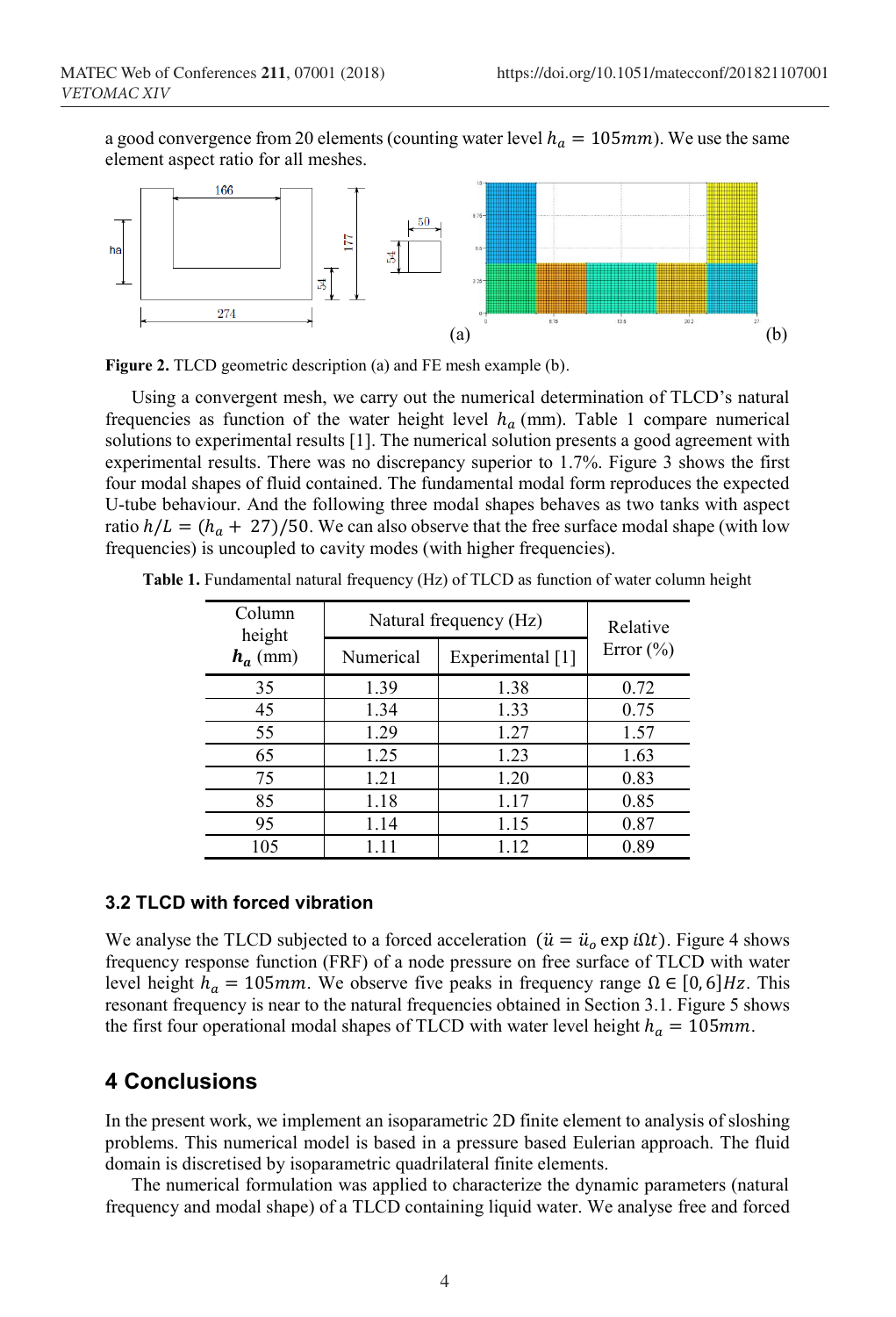(harmonic) vibration of TLCD. For free-vibration analysis, we compare the numerical solution and experimental results of TLCD's fundamental frequency as a function of water column height  $h_a$ . The numerical solution shows a good agreement with experimental results. Finally, a harmonic analysis was done by acceleration container liquid of a TLCD with  $h_a =$ 105mm. The frequency response function captures the first two natural frequency quite precisely. A comparison with commercial platforms are necessary.

As perspectives, we intend the implementation of structural domain to perform fluidstructure interaction studies.



**Figure 3.** First four natural frequencies and modal shapes of TLCD with  $h_a = 105$  mm.



**Figure 4.** Pressure FRF on free surface node of TLCD with water level height  $h_a = 105$ mm.